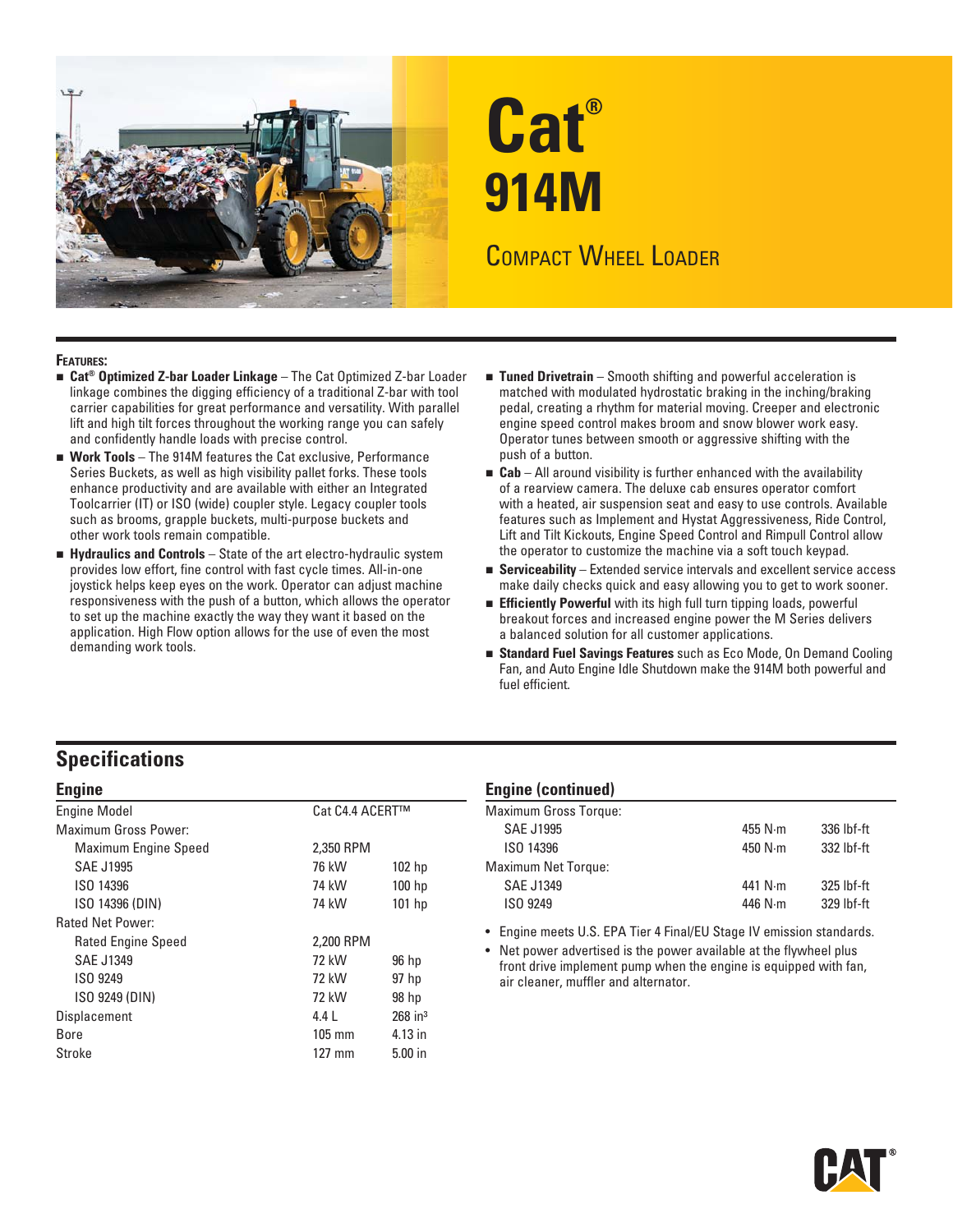## **914M Compact Wheel Loader**

| <b>Buckets</b>                                                                         |                            |                             |
|----------------------------------------------------------------------------------------|----------------------------|-----------------------------|
| <b>Bucket Capacities - General Purpose</b>                                             | $1.3 - 1.9$ m <sup>3</sup> | $1.7 - 2.5$ yd <sup>3</sup> |
|                                                                                        |                            |                             |
| <b>Steering</b>                                                                        |                            |                             |
| Steering Articulation Angle (each direction)                                           | 40 degrees                 |                             |
| Maximum Flow - Steering Pump                                                           | 82 L/min                   | 22 gal/min                  |
| Maximum Working Pressure -                                                             |                            |                             |
| <b>Steering Pump</b>                                                                   | 22 500 kPa                 | 3,263 psi                   |
| Steering Cycle Times (full left to full right):                                        |                            |                             |
| At 2.350 RPM: 90 RPM                                                                   |                            |                             |
| steering wheel speed                                                                   | 2.8 seconds                |                             |
| Number of Steering Wheel Turns - full left<br>to full right or full right to full left | 3.75 turns                 |                             |
|                                                                                        |                            |                             |
| Loader Hydraulic System                                                                |                            |                             |
| Maximum Flow - Implement Pump                                                          | 148 L/min                  | 39 gal/min                  |
| 3rd Function, Maximum Flow, Standard                                                   | 90 L/min                   | 24 gal/min                  |
| 3rd Function, Maximum Flow, High                                                       | 120 L/min                  | 32 gal/min                  |
| 4rd Function, Maximum Flow                                                             | 90 L/min                   | 24 gal/min                  |
| Maximum Working Pressure -                                                             |                            |                             |
| <b>Implement Pump</b>                                                                  | 28 000 kPa                 | 4,061 psi                   |
| Relief Pressure - Tilt Cylinder                                                        | 34 000 kPa                 | 4,931 psi                   |
| 3rd Function Maximum Working Pressure 21 000 kPa                                       |                            | 3,046 psi                   |
| 4th Function Maximum Working Pressure                                                  | 21 000 kPa                 | 3,046 psi                   |
|                                                                                        |                            |                             |
| <b>Hydraulic Cycle Times:</b>                                                          |                            |                             |
| Raise (ground level to maximum lift)                                                   | 5.2 seconds                |                             |
| Dump (at maximum reach)                                                                | 1.4 seconds                |                             |
| <b>Rack Back</b>                                                                       | 2.2 seconds                |                             |
| Float Down (maximum lift to ground level)                                              | 3.7 seconds                |                             |
| <b>Total Cycle Time</b>                                                                | 12.5 seconds               |                             |
|                                                                                        |                            |                             |

#### **Service Refill Capacities**

| <b>Fuel Tank</b>                  | 154.0L | 40.7 gal   |
|-----------------------------------|--------|------------|
| <b>Cooling System</b>             | 21.5L  | $5.7$ gal  |
| <b>Engine Crankcase</b>           | 8.8 L  | $2.3$ gal  |
| Axles:                            |        |            |
| <b>Front Center Differential</b>  | 7.5L   | $2.0$ gal  |
| <b>Rear Center Differential</b>   | 7.5L   | $2.0$ gal  |
| Hydraulic System (including tank) | 98.0 L | 25.9 gal   |
| <b>Hydraulic Tank</b>             | 55.0 L | $14.5$ gal |
| Transmission                      | 3.4L   | $0.9$ gal  |
| Diesel Exhaust Fluid (DEF) Tank   | 18.9 L | $5.0$ gal  |

 • DEF used in Cat SCR systems must meet the requirements outlined in the International Organization for Standardization (ISO) standard 22241-1.

#### **Transmission**

| Forward and Reverse:      |                   |            |
|---------------------------|-------------------|------------|
| Low Range, Speed Range 1* | $10 \text{ km/h}$ | $6.3$ mph  |
| Low Range, Speed Range 2* | $20 \text{ km/h}$ | $12.5$ mph |
| High Range                | $40 \text{ km/h}$ | 25 mph     |

\*Creeper Control allows speed control from a stand still up to 10 km/h (6.3 mph). The Creeper Control will only work in Range 1.

#### **Tires**

| <b>Standard Size</b>   | 17.5-25 12PR             |
|------------------------|--------------------------|
| Other Choices Include: | 17.5-25 12PR L2          |
|                        | 17.5-R25 XHA * L3        |
|                        | 17.5-R25 * L2/L3 PC RM   |
|                        | 17.5-25 16PR L3, 3PC Rim |
|                        | 17.5-25 GY L2/L3         |
|                        | 17.5-25 12PR L2, SNOW    |
|                        | Flexport™                |

• Other tire choices are available. Contact your Cat dealer for details.

• In certain applications, the loader's productive capabilities may exceed the tire's tonnes-km/h (ton-mph) capabilities.

• Caterpillar recommends that you consult a tire supplier to evaluate all conditions before selecting a tire model.

#### **Cab**

| ROPS | ISO 3471:2008          |
|------|------------------------|
| FOPS | ISO 3449:2005 Level II |

- Cab and Rollover Protective Structures (ROPS) are standard in North America and Europe.
- The declared dynamic operator sound pressure levels per ISO 6396:2008\*, when properly installed and maintained, is 77 dB(A).
- The labelled sound power level for the CE marked configurations when measured according to the test procedure and conditions specified in 2000/14/EC is 103 dB(A).
- \*The measurements were conducted with the cab doors and windows closed.

#### **Axles**

| Front | Fixed                           |
|-------|---------------------------------|
|       | Locking differential (standard) |
| Rear  | Oscillating $\pm$ 11 degrees    |
|       | Locking differential (Standard) |
|       |                                 |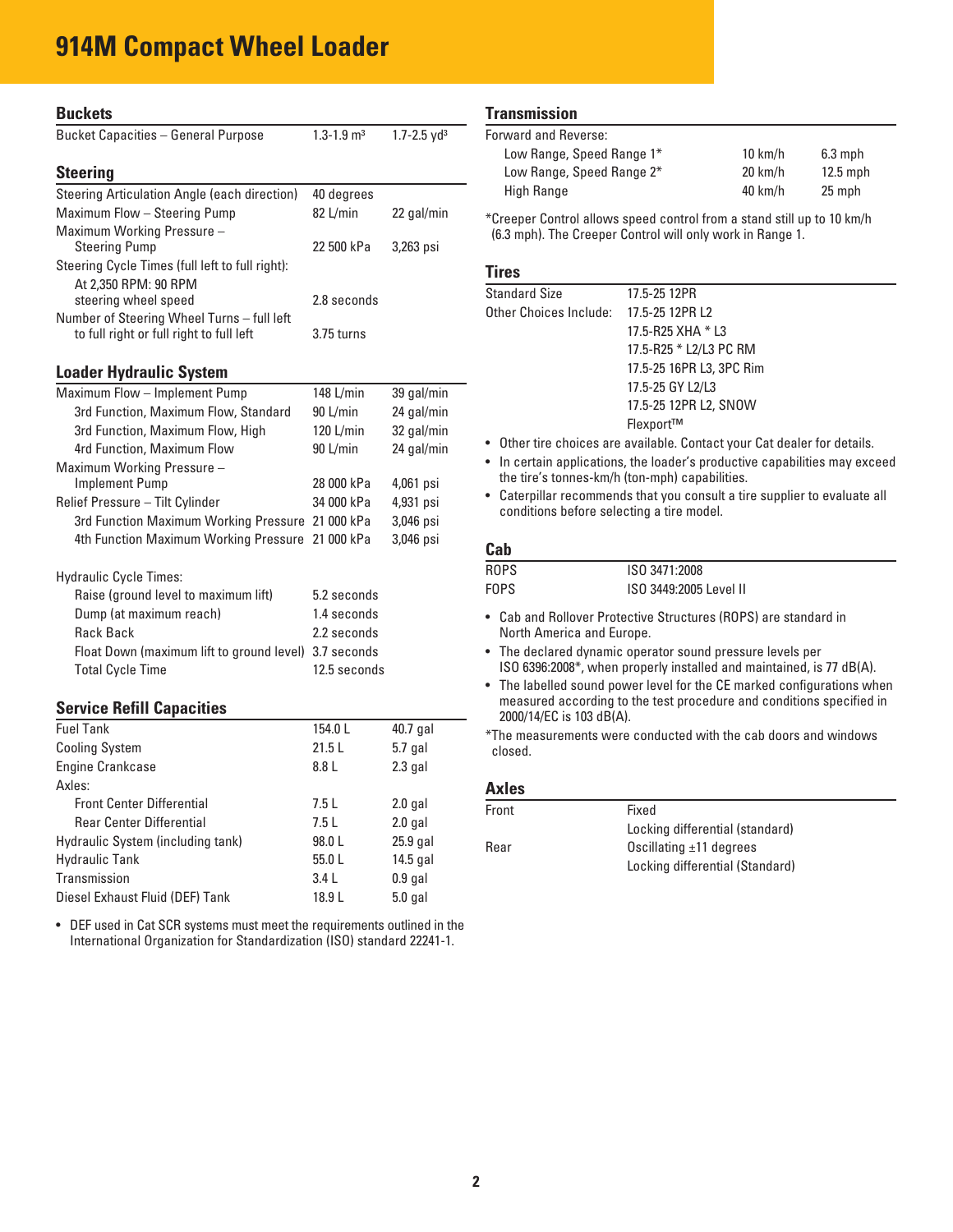**Dimensions and Operating Specifications** (All dimensions are approximate. Dimensions vary with bucket and tire choice.)





|        | *Vary with bucket. **Vary with tire.    | <b>Standard Lift - IT</b> |           | <b>Standard Lift - ISO</b> |                       | <b>Standard Lift - PO</b> |           |
|--------|-----------------------------------------|---------------------------|-----------|----------------------------|-----------------------|---------------------------|-----------|
|        | ** 1 Height: Ground to Cab              | 3093 mm                   | 10'1"     | 3093 mm                    | 10'1"                 | 3093 mm                   | 10'1"     |
| **     | 2 Height: Ground to Beacon              | 3283 mm                   | 10'9''    | 3283 mm                    | 10'9''                | 3283 mm                   | 10'9"     |
|        | 3 Height: Ground Axle Center            | 640 mm                    | 2'1"      | 640 mm                     | 2'1"                  | 640 mm                    | 2'1''     |
| **     | 4 Height: Ground Clearance              | 405 mm                    | 1'3''     | 405 mm                     | 1'3''                 | 405 mm                    | 1'3''     |
| $\ast$ | 5 Length: Overall                       | 6362 mm                   | 20'10"    | 6419 mm                    | $21^{\circ}0^{\circ}$ | 6291 mm                   | 20'7''    |
|        | 6 Length: Rear Axle to Bumper           | 1600 mm                   | 5'2''     | 1600 mm                    | $5'2"$                | 1600 mm                   | 5'2''     |
|        | 7 Length: Hitch to Front Axle           | 1300 mm                   | 4'3''     | 1300 mm                    | 4'3''                 | 1300 mm                   | 4'3''     |
|        | 8 Length: Wheel Base                    | 2600 mm                   | 8'6''     | 2600 mm                    | 8'6''                 | 2600 mm                   | $8'6''$   |
|        | * 9 Clearance: Bucket at 45 Degrees     | 2775 mm                   | 9'1''     | 2738 mm                    | 8'11"                 | 2820 mm                   | 9'3''     |
|        | ** 10 Clearance: Load Over Height       | 3315 mm                   | 10'10"    | 3315 mm                    | 10'10"                | 3315 mm                   | 10'10"    |
|        | ** 11 Clearance: Level Bucket           | 3446 mm                   | 11'3''    | 3446 mm                    | 11'3''                | 3447 mm                   | 11'3''    |
|        | ** 12 Height: Bucket Pin                | 3701 mm                   | 12'1''    | 3701 mm                    | 12'1"                 | 3701 mm                   | 12'1''    |
|        | ** 13 Height: Overall                   | 4674 mm                   | 15'4''    | 4695 mm                    | 15'4"                 | 4621 mm                   | 15'1''    |
|        | * 14 Reach: Bucket at 45 Degrees        | 847 mm                    | 2'9''     | 889 mm                     | 2'10"                 | 790 mm                    | 2'7"      |
|        | 15 Carry Height: Bucket Pin             | 317 mm                    | $1'0''$   | 322 mm                     | $1'0"$                | 317 mm                    | $1'0''$   |
|        | ** 16 Dig Depth                         | <b>89 mm</b>              | 3.5"      | $90 \text{ mm}$            | 3.5"                  | 89 mm                     | 3.4"      |
|        | 17 Width: Bucket                        | 2401 mm                   | 7'10"     | 2401 mm                    | 7'10''                | 2401 mm                   | 7'10"     |
|        | 18 Width: Tread Center                  | 1800 mm                   | 5'10''    | 1800 mm                    | 5'10''                | 1800 mm                   | 5'10''    |
|        | 19 Turning Radius: Over Bucket          | 5222 mm                   | 17'1''    | 5240 mm                    | 17'2"                 | 5200 mm                   | 17'0''    |
|        | 20 Width: Over Tires                    | 2259 mm                   | 7'4''     | 2259 mm                    | 7'4''                 | 2259 mm                   | 7'4''     |
|        | 21 Turning Radius: Outside of Tires     | 4741 mm                   | 15'6''    | 4741 mm                    | 15'6''                | 4741 mm                   | 15'6''    |
|        | 22 Turning Radius: Inside of Tires      | 2426 mm                   | 8'0''     | 2426 mm                    | 8'0''                 | 2426 mm                   | 8'0''     |
|        | 23 Rack Angle at Full Lift              | 57 degrees                |           | 57 degrees                 |                       | 57 degrees                |           |
|        | 24 Dump Angle at Full Lift              | 48 degrees                |           | 48 degrees                 |                       | 48 degrees                |           |
|        | 25 Rack Angle at Carry                  | 41 degrees                |           | 41 degrees                 |                       | 41 degrees                |           |
|        | 26 Departure Angle                      | 33 degrees                |           | 33 degrees                 |                       | 33 degrees                |           |
|        | 27 Articulation Angle                   | 40 degrees                |           | 40 degrees                 |                       | 40 degrees                |           |
|        | *Tipping Load - Straight (ISO 14397-1)  | 6387 kg                   | 14,081 lb | 6242 kg                    | 13,761 lb             | 6546 kg                   | 14,431 lb |
|        | *Tipping Load - Full Turn (ISO 14397-1) | 5374 kg                   | 11,848 lb | 5247 kg                    | 11,568 lb             | 5539 kg                   | 12,211 lb |
|        | *Breakout Force                         | 7357 kg                   | 16,219 lb | 6924 kg                    | 15,265 lb             | 8730 kg                   | 19,246 lb |
|        | *Operating Weight                       | 8740 kg                   | 19,268 lb | 8761 kg                    | 19,315 lb             | 8360 kg                   | 18,431 lb |

Dimensions listed are for a machine configured with general purpose IT buckets, bolt-on cutting edges, 80 kg (176 lb) operator and 17.5 R25 (L2) tires.